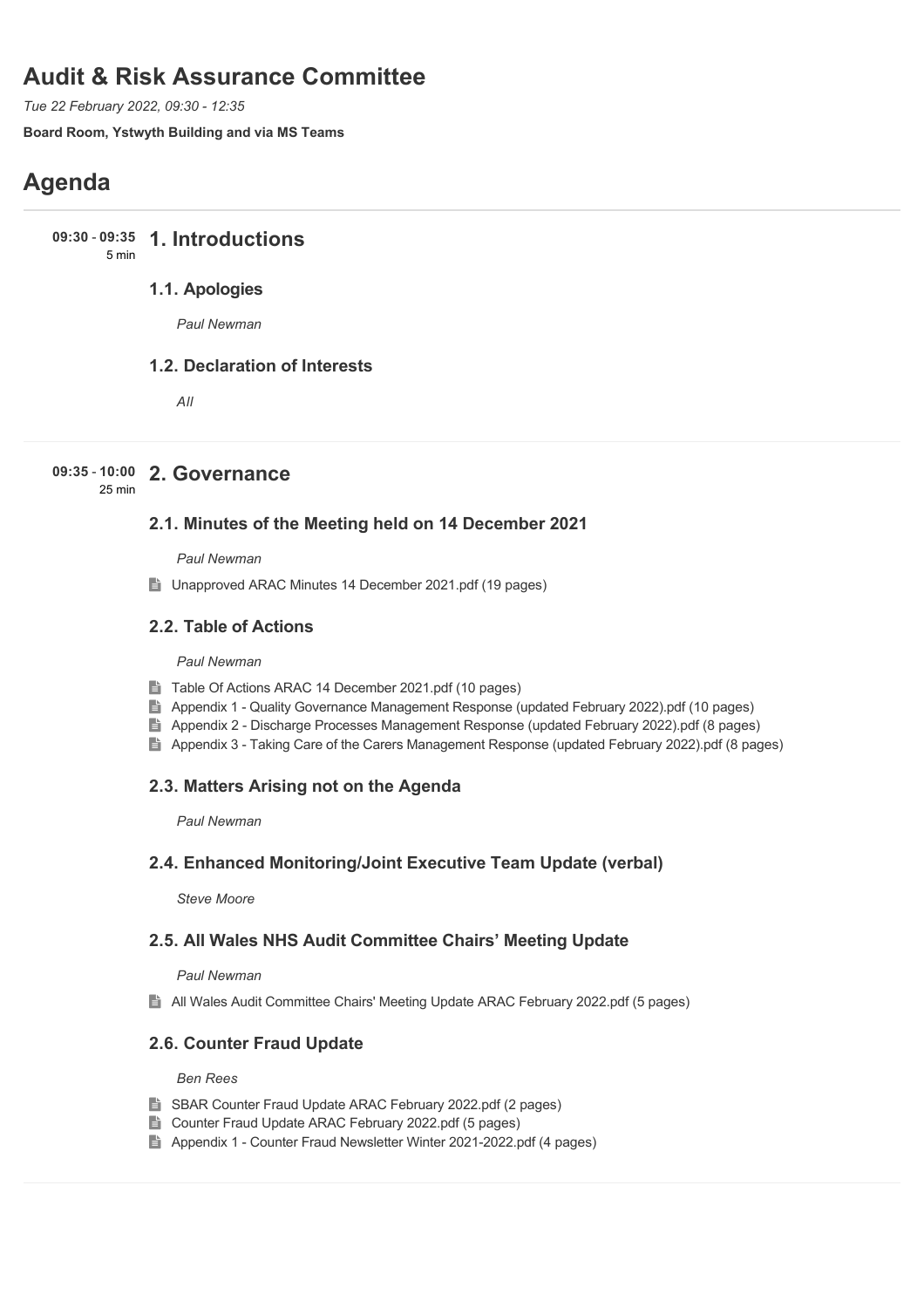# **3. Financial Focus 10:00** - **10:30**

30 min

## **3.1. Financial Assurance Report**

*Huw Thomas*

Financial Assurance Report ARAC February 2022.pdf (17 pages)

## **3.2. Annual Statement of Financial Procedures**

#### *Huw Thomas*

Annual Statement of Financial Procedures ARAC February 2022.pdf (4 pages)

## **3.3. Post Payment Verification (PPV) Report**

#### *Amanda Legge*

- **E** Post Payment Verification (PPV) Report ARAC February 2022.pdf (4 pages)
- **H** Hywel Dda UHB PPV Report Apr Dec 2021 (anonymised).pdf (3 pages)

### **3.4. General Medical Services (GMS) Post Payment Verification Update**

#### *Jill Paterson*

GMS PPV Update ARAC February 2022.pdf (6 pages)

#### **4. Audit Wales 10:30** - **10:50** 20 min

#### **4.1. Audit Wales Update Report**

*Audit Wales*

Audit Wales Update ARAC February 2022.pdf (10 pages)

## **4.2. Structured Assessment 2021: Phase Two - Corporate Governance and Financial Management Arrangements**

*Audit Wales*

**Hywel Dda UHB Structured Assessment 2021 (Phase 2) Report.pdf (30 pages)** 

### **4.3. Audit Wales WHSSC Committee Governance Arrangements Update**

#### *Audit Wales/Steve Moore*

- Audit Wales WHSSC Committee Governance Arrangements Update.pdf (5 pages)
- Appendix 1 Audit Wales WHSSC Governance Tracker.pdf (24 pages)

### **4.4. Care Home Commissioning for Older People**

#### *Audit Wales*

- Care Home Commissioning English.pdf (20 pages)
- Care Home Commissioning Cymraeg.pdf (20 pages)

## **4.5. Audit Wales Annual Plan 2022**

*Audit Wales*

DEFERRED to 19 April 2022

### **4.6. Orthopaedic Services Follow-up**

*Audit Wales/Andrew Carruthers*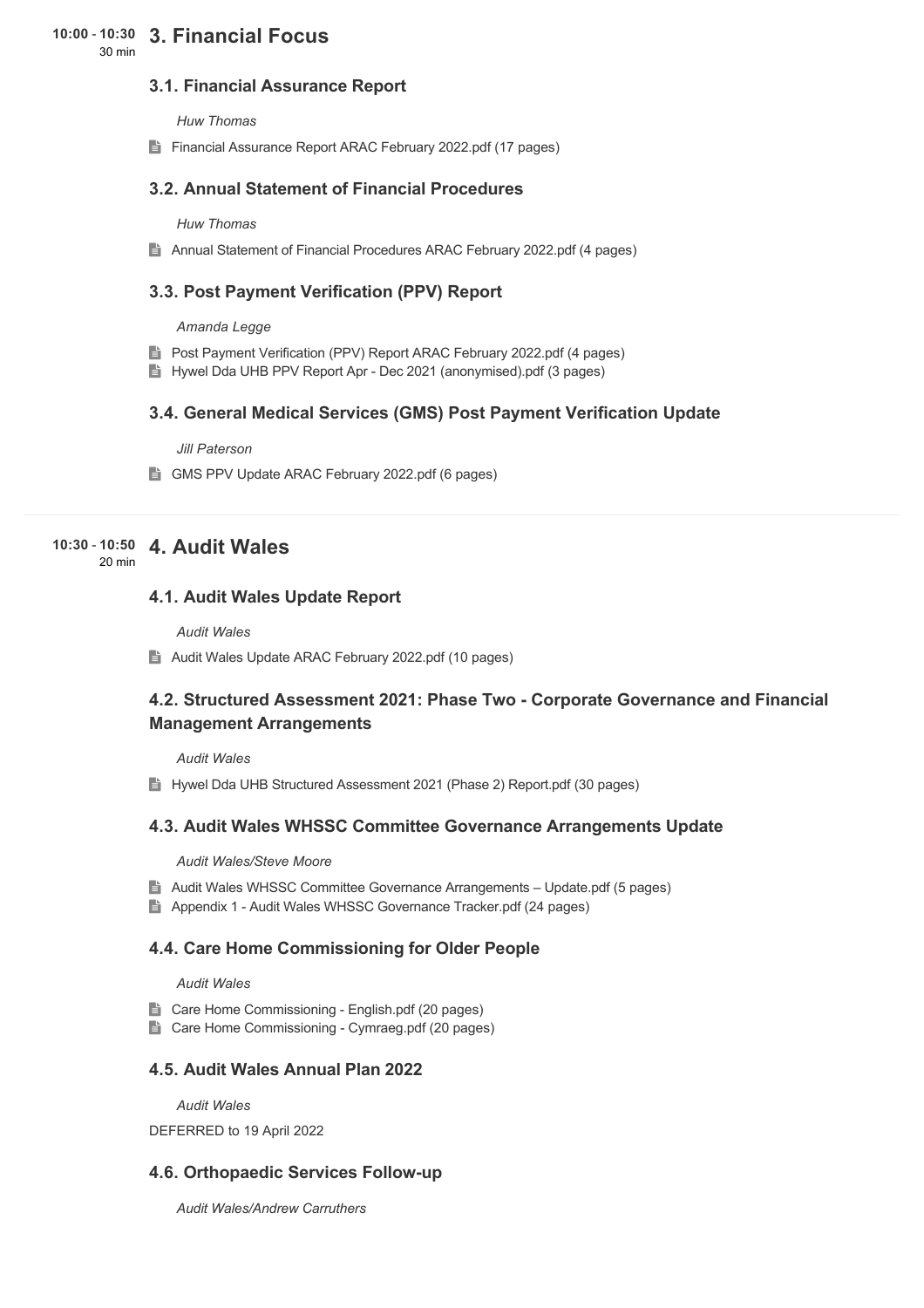## **4.7. Review of the Sustainable Use of RTT Monies**

*Audit Wales/Andrew Carruthers*

Audit under re-evaluation due to significant changes in context and landscape since review began

**5. BREAK 10:50** - **11:00**

10 min

#### **6. NWSSP - Audit and Assurance Services - Internal Audit 11:00** - **12:00** 60 min

#### **6.1. Internal Audit Plan Progress Report**

*James Johns*

- **SBAR IA Plan Progress Report ARAC February 2022.pdf (3 pages)**
- In IA Plan Progress Report ARAC February 2022.pdf (13 pages)

#### **6.2. Nurse Bank Overpayments: Briefing Paper**

*James Johns/Huw Thomas*

**■ Nurse Bank Overpayments - Briefing Paper.pdf (6 pages)** 

#### **6.3. Deployment of WPAS into MHLD Follow-up (Reasonable Assurance)**

*James Johns/Huw Thomas/Liz Carroll*

- Deployment of WPAS into MHLD Final IA Report.pdf (17 pages)
- Deployment of WPAS into MHLD (Follow-Up) Final IA Report.pdf (15 pages)

### **6.4. Use of Consultancy Follow-up (Reasonable Assurance)**

*James Johns/Huw Thomas*

■ Use of Consultancy (Follow-Up) Final IA Report.pdf (9 pages)

#### **6.5. Waste Management (Reasonable Assurance)**

*James Johns/Andrew Carruthers*

Waste Management Final IA Report.pdf (17 pages)

### **6.6. Records Management Briefing Paper**

*James Johns/Andrew Carruthers*

Records Management - Briefing Paper.pdf (12 pages)

#### **6.7. Field Hospital Lessons Learned**

#### *Andrew Carruthers*

- **B** SBAR Field Hospital Lessons Learned ARAC February 2022.pdf (4 pages)
- HDdUHB Response to Internal Audit Field Hospital Decommissioning Final Advisory Report.pdf (22 pages)
- Annex 1 Leadership across Field Hospitals in Response to the Pandemic in Rural West Wales BMJ.pdf (1 pages)

### **6.8. TriTech**

*James Johns/Philip Kloer*

DEFERRED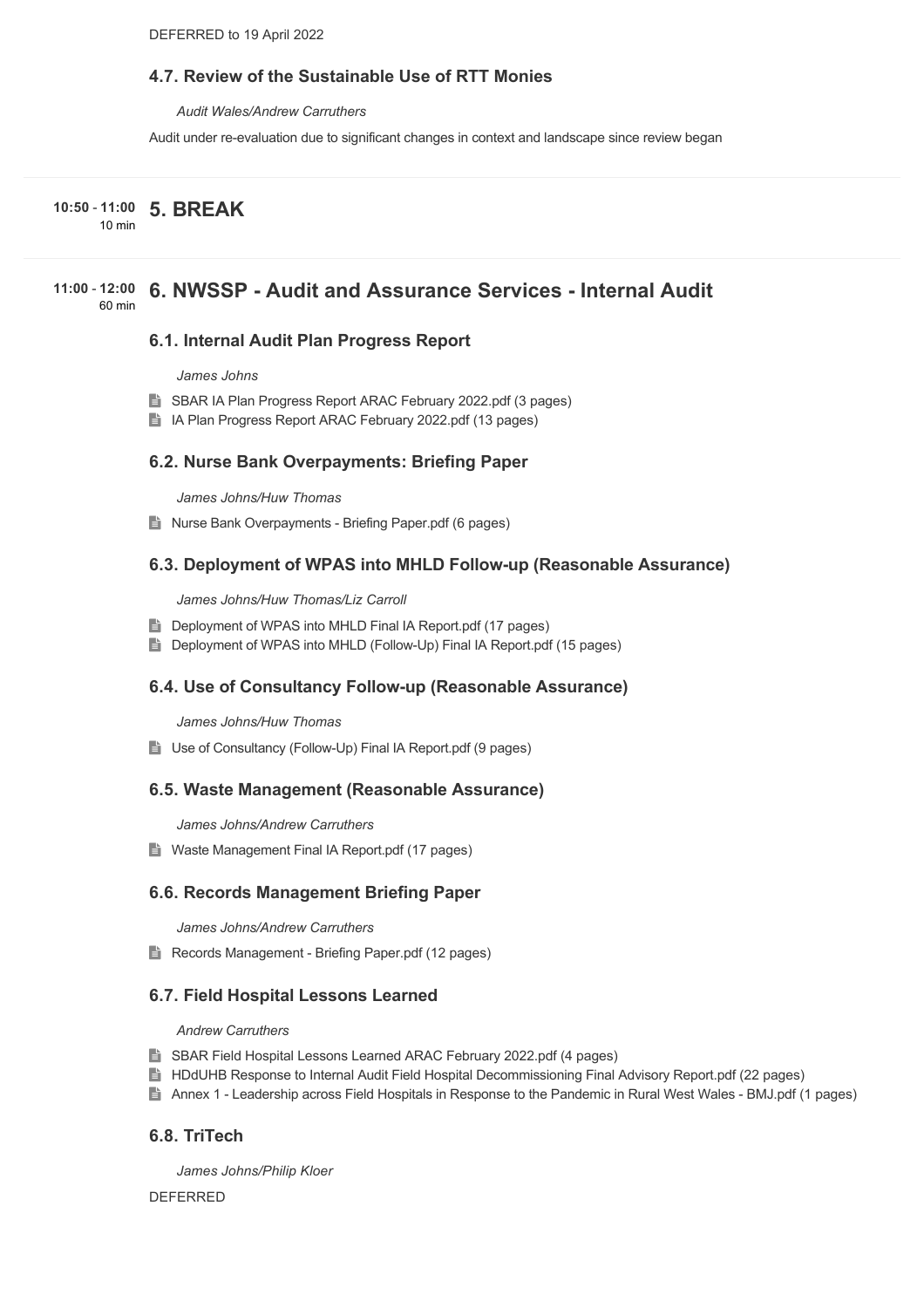## **6.9. Non-clinical Temporary Staff/Agency Spend**

*James Johns/Lisa Gostling* DEFERRED

## **6.10. Workforce Planning**

*James Johns/Lisa Gostling*

DEFERRED

### **6.11. Quality & Safety Governance Framework**

*James Johns/Mandy Rayani* DEFERRED

## **6.12. Clinical Audit**

*James Johns/Mandy Rayani* DEFERRED

## **6.13. Falls**

*James Johns/Mandy Rayani* DEFERRED

## **6.14. Performance Reporting and Monitoring**

*James Johns/Huw Thomas* DEFERRED

### **6.15. Commissioning**

*James Johns/Huw Thomas* DEFERRED

## **6.16. Primary Care Clusters**

*James Johns/Jill Paterson*

DEFERRED

# **6.17. IT Infrastructure**

*James Johns/Huw Thomas* DEFERRED to 2022/23

## **6.18. Continuing Health Care/Long Term Care Pathway**

*James Johns/Jill Paterson* DEFERRED to 2022/23

#### **7. Assurance and Risk 12:00** - **12:20** 20 min

## **7.1. External Validation Update**

*Andrew Carruthers*

E External Validation Update ARAC February 2022.pdf (4 pages)